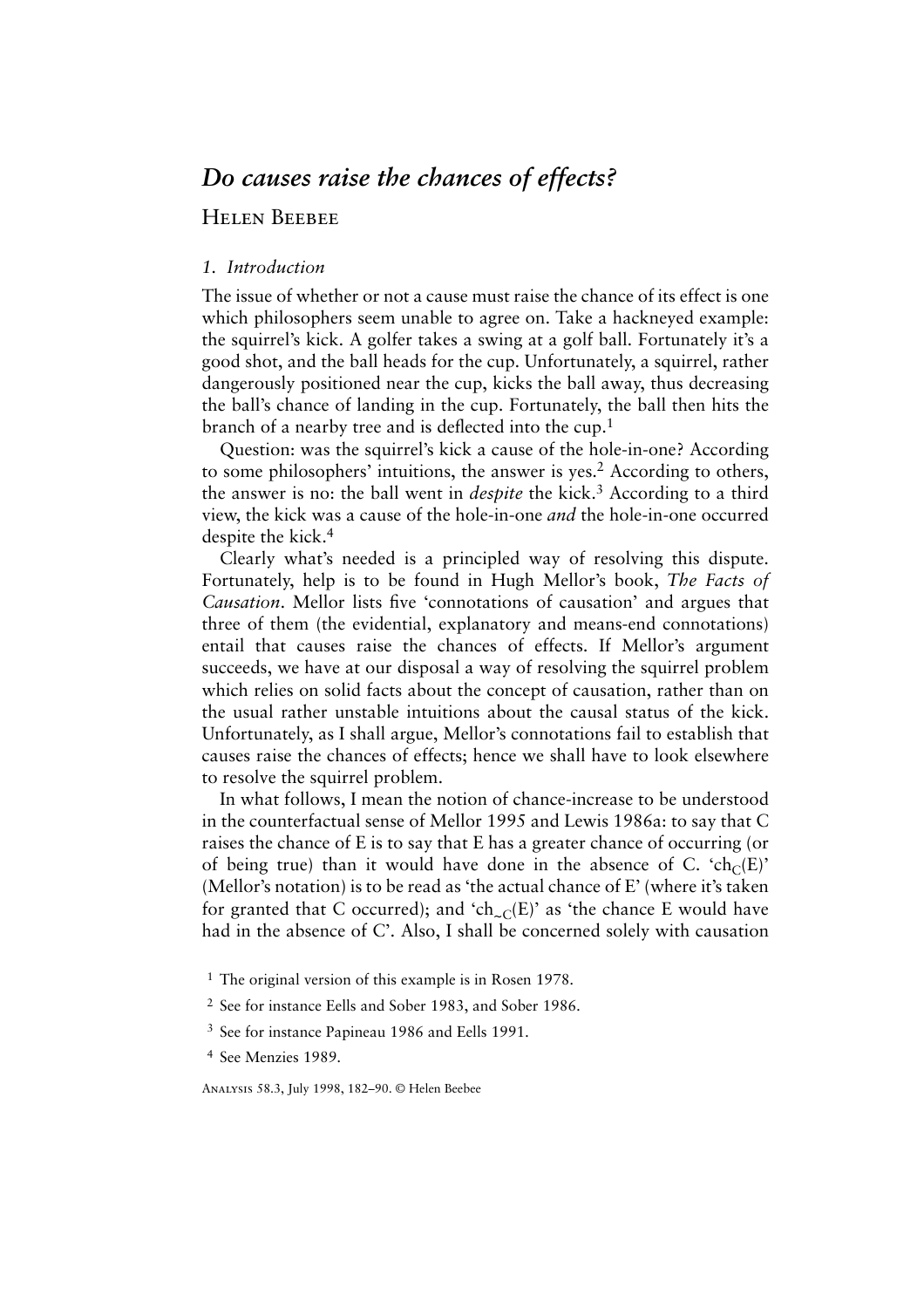between particular events or facts, and not with generic or population-level causation.

Mellor's central claim, then, is this: that the evidential, explanatory and means-end connotations of causation entail that if C is a cause of E, then

(\*)  $ch_C(E) > ch_{\sim C}(E)$ .

I shall argue that the connotations entail no such thing.

### *2. The evidential connotation*

According to Mellor, the evidential connotation of causation is that causes and effects are evidence for each other. He starts out by noting that it is only by comparing  $ch_C(E)$  with  $ch_{C}(E)$  that we can measure how much, or whether, C 'contributes' to the chance of E. He considers the facts that cause an explosion (E): the presence of gas  $(G)$ , oxygen  $(O)$ , and a spark (C). In the actual world the explosion just has the chance it has: it does not have one chance 'given' to it, as it were, by C, another by G, and so on. Thus:

What does measure how much there being a spark contributes to the chance of an explosion is the difference this makes to that chance, i.e. the difference between  $ch_C(E)$  and  $ch_{C}(E)$ . For if these chances were equal, the chance of an explosion would be the same whether there was a spark or not. In that case there being a spark would be evidence neither for nor against there being an explosion. While if  $ch_C(E)$  were less than  $ch_{c}(E)$ , there being a spark would lessen the chance of an explosion: C would be evidence against E. To be evidence for E, C must in the circumstances raise the chance of an explosion:  $ch_C(E)$ must be greater than  $ch_{\alpha}E(E)$ .

Causation's evidential connotation does therefore require a cause to raise the chances of its effects. A cause need not determine its effects by raising their chances from 0 to 1, but it must raise their chances somewhat: it must satisfy [(\*)]. No cause C that fails to do this can be evidence for an effect E, and every cause C that does do it will be some evidence for E: weak evidence perhaps, if  $ch_C(E)$  is not much greater than ch $_C(E)$ , but some evidence nonetheless. (Mellor 1995: 72)

So how plausible is Mellor's claim that in order for a cause C to be evidence for an effect E, C must raise the chance of E? Well, notice that the evidential connotation says that causes and effects are evidence *for each other*. Note also that it is crucial to any counterfactual-based analysis of causation that effects do not raise the chances of causes. Put the two together and you get the result that in general – contrary to what Mellor says in the quoted passage  $- A$  can be evidence for B without raising B's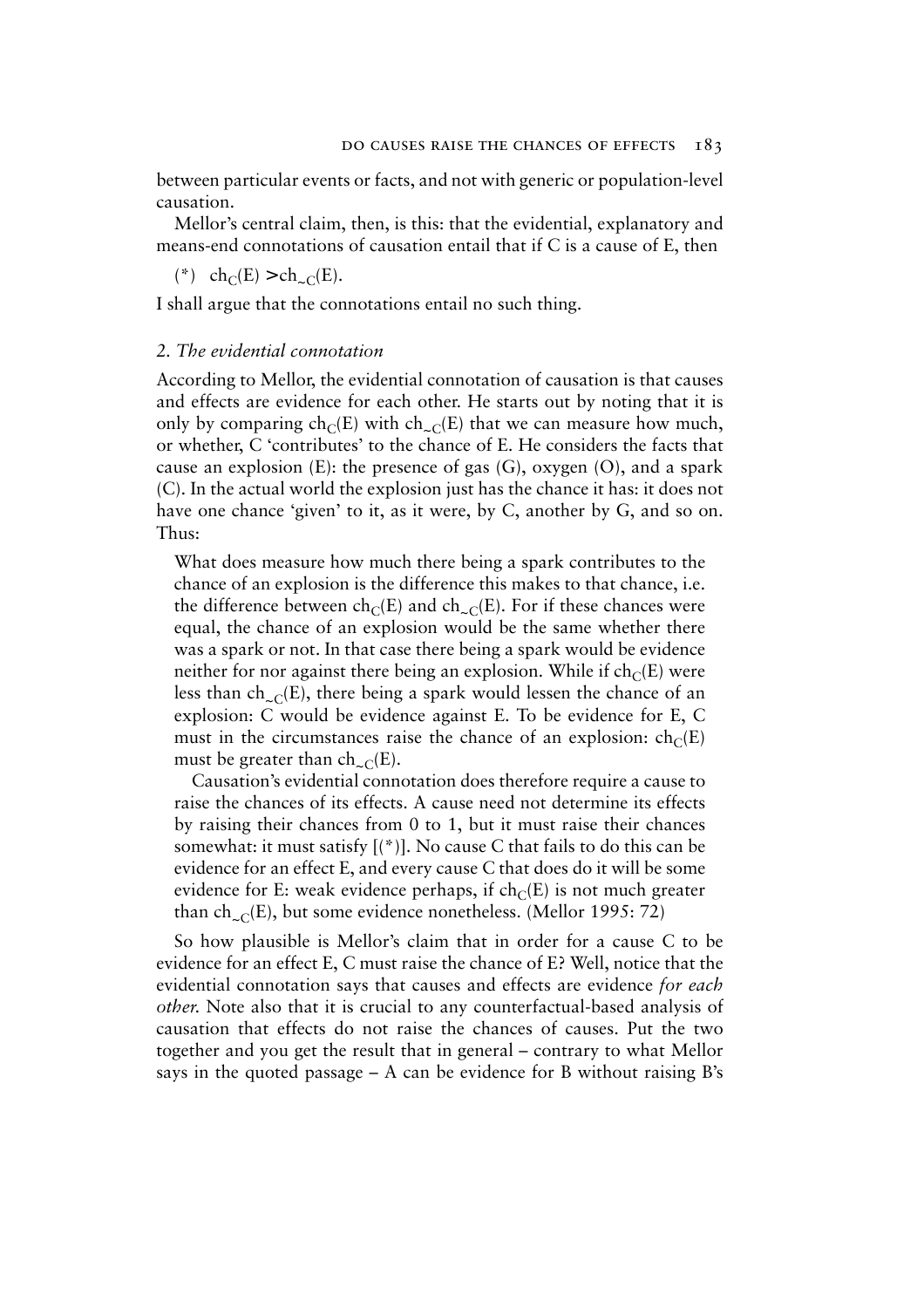chance, for instance when A is an effect of B, or when A and B are effects of a common cause. So the fact that C fails to raise the chance of E does not exclude C from being evidence for E; hence the evidential connotation does not entail that such a C cannot be a cause of E.

## *3. The explanatory connotation*

'I think,' says Mellor, 'we require explanations to raise the probability of what they explain because we want to know why a state of affairs is a fact when, for all we know, it might not have been. In other words, a principal object of explanation is to close, or at least to reduce, the gap between what we know to be so and what we know to be necessarily so'. (Mellor 1995: 75)

Now, as he points out, in indeterministic situations no explanans which cites causes can show why the explanandum is necessary. But Mellor thinks that chances 'measure possibilities'  $(75)$ : 'the less possible  $\sim$ E is, i.e. the less  $ch(\sim E)$  is and hence the greater  $ch(E)$  is, the closer the fact E is to being necessary. This is the sense in which a cause C may explain E better or worse, depending on how close it comes to making E necessary, i.e. on how much it raises ch(E)' (77). In order to count as an explanation, then, C must contribute to 'closing the gap' between ch(E) and 1; and, he says, C will do this only if it raises the chance of E. 'Thus however high Bill's chance of getting cancer may be, no one would take his smoking to explain his getting cancer if they thought that chance would have been higher still had he not smoked. What makes us take Bill's smoking to explain his getting cancer, … is that we think his chance of getting it if he did not smoke would be even less' (77).

Does all this show that the explanatory connotation of causation – that causes explain their effects – requires that causes raise the chances of effects? Well, I suppose it does if we accept Mellor's account of explanation. But Mellor's account of explanation is by no means the only account on the market; nor is it obviously the most plausible one. And there are other models of explanation which do allow a C which *fails* to satisfy (\*) to count as an explanation of E. The most obvious candidate here is a causal theory of explanation, for instance David Lewis' (1986b). For Lewis, to explain an event just is to cite one, or some, of its causes. So of course if you think (as Lewis does<sup>5</sup>) that a cause can lower the chance of an effect, you can retain the explanatory connotation of causation by adopting a causal theory of explanation.

Another plausible model of explanation is the 'statistical-relevance' (S-R) model proposed by Wesley Salmon (1971, 1984). The S-R model of expla-

<sup>5</sup> See Lewis 1986a, Postscript B.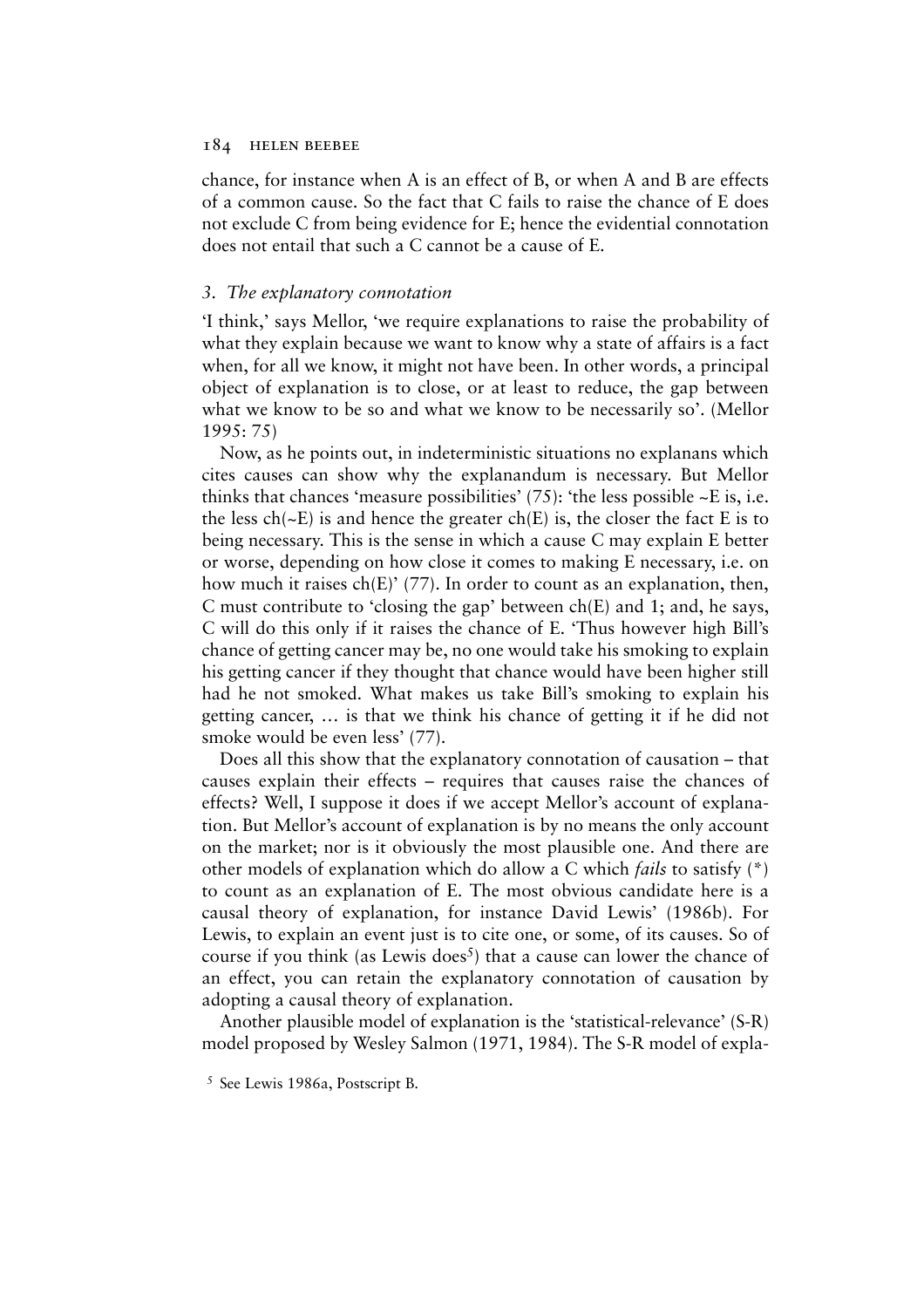nation says roughly that for C to explain E, for instance for the squirrel's kick to explain the hole-in-one,  $P(E/C)$  must differ from  $P(E/\sim C)$  in the 'objectively homogeneous reference class' to which the kick belongs. (Very roughly, think of the class of all golfing situations that are exactly similar to the present one, and think of what proportion of those end up with a hole-in-one. This gives you P(E/C). Now think of the class of all golfing situations that are exactly similar to the present one except that they lack the squirrel, and think of what proportion of *those* end up with a hole-inone. This gives you  $P(E/\sim C)$ .)

The important point here is the requirement that P(E/C) must *differ from* – not necessarily be greater than –  $P(E/\sim C)$ : 'a complete explanation of an event must make mention of the causal factors that tend to prevent its occurrence [i.e. lower its probability in an objectively homogeneous reference class] as well as those that tend to bring it about' (Salmon 1984: 46). Now, for simplicity's sake, and without begging any relevant questions, suppose that we can equate the conditional probability P(hole-in-one/kick) with the actual chance of the hole-in-one just after the kick, and P(hole-inone/no kick) with what the chance of the hole-in-one would have been without the kick. Then  $P(hole-in-one/kick) < P(hole-in-one/no)$  kick). According to Salmon's S-R model, then, we *can* explain the hole-in-one by reference to the squirrel's kick (although not, perhaps, without also citing some positive relevant factor too). But of course the kick decreased the chance of the hole-in-one. So again, if a chance decreaser can be a cause, we have an example of a chance-decreasing but nonetheless explanatory cause.

Admittedly this aspect of Salmon's theory has come in for some criticism (see for instance Cohen 1975). But all this shows is that the claim that the kick can feature in an explanation of the hole-in-one is just as controversial as the claim that it can be a *cause* of the hole-in-one. So it isn't as if there are accepted facts about the application of the concept of explanation to which we can appeal in order to settle the causal status of the kick.

There are plausible models of explanation, then, which – together with the explanatory connotation of causation – do not have as a consequence that causes must raise the chances of effects. Of course, this is not a problem for Mellor himself, since his analysis of explanation does entail (\*). But it does show that the explanatory connotation by itself does not entail that causes raise the chances of effects: one can perfectly well agree with Mellor that causation has an explanatory connotation without being required to accept (\*).

### *4. The means-end connotation*

Causes, Mellor says, are means of bringing about their effects. Moreover, he says, 'causation's means-end connotation is even more basic than its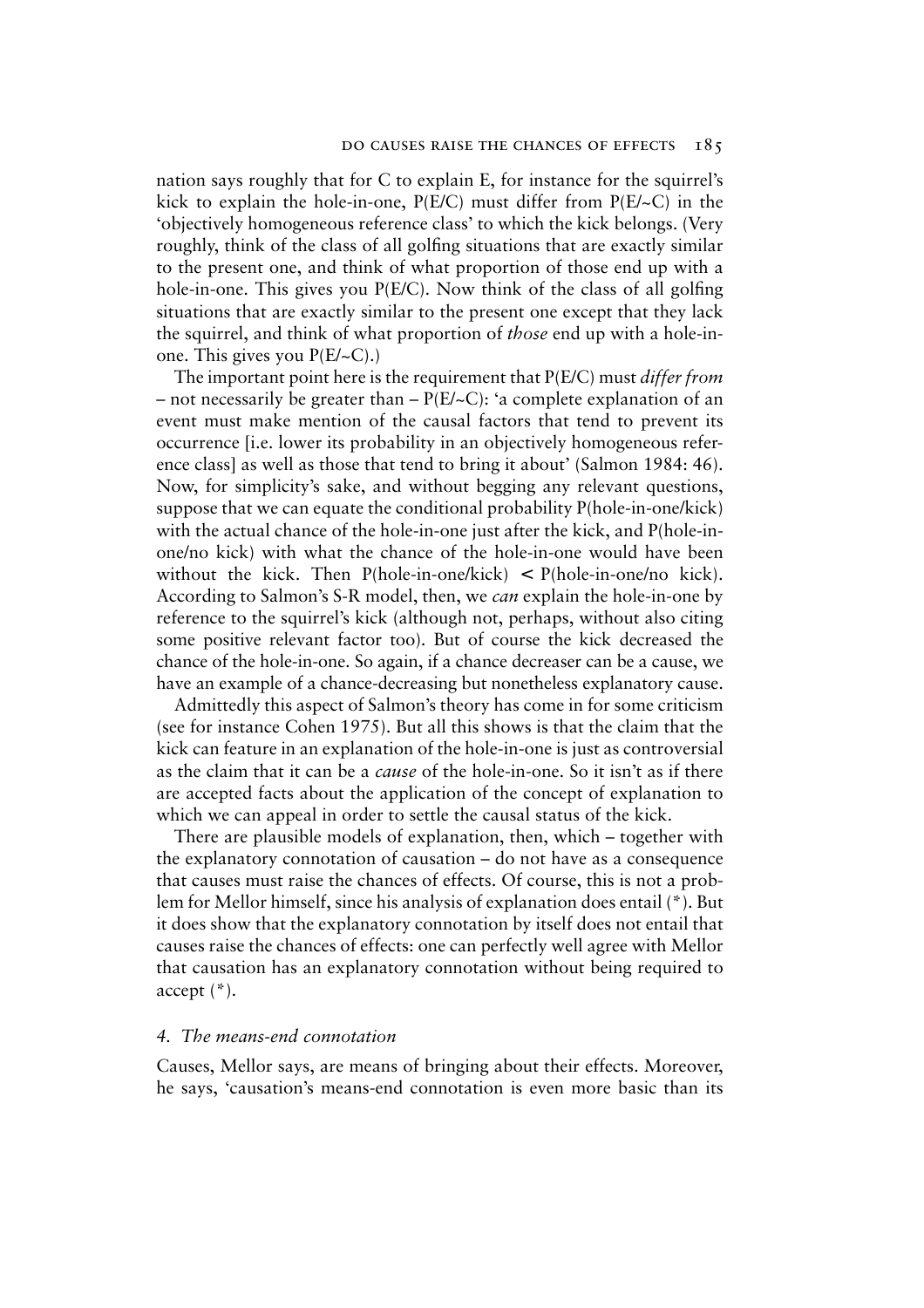evidential and explanatory connotations, being to my mind the very core of the concept: causation is essentially the feature of the world that gives ends means. But essential or not, the fact is undeniable: causation is in fact what gives ends means.' (Mellor 1995: 79–80)

He goes on to point out that if the means-end relation were spelled out in causal terms (e.g. so that C is a means to E iff C could or does cause E), appeal to the means-end relation would not tell us anything about causation. Fortunately, however, he claims that we can give a non-causal account of what it is to be a means to an end; and the account he gives entails that means (and hence causes) must raise the chances of ends (effects).

I shall argue that Mellor faces a dilemma: If we accept his analysis of the means-end relation, it follows that causation is not after all what gives ends means, and hence we have no reason to suppose that facts about the means-end relation (in particular the fact that means raise the chances of ends) constrain facts about causation. But if we do *not* accept his analysis, we have no reason to suppose that means must raise the chances of ends. Either way, we have no reason to suppose that causes must raise the chances of effects.

I am happy to grant Mellor's argument that on his definition of the means-end relation means raise the chances of ends, so I shall not present the argument in detail.<sup>6</sup> The basic claim is that the means-end relation can be defined using non-causal decision theory, as follows:

Mellor employs an 'objectivized' version of standard utility-maximizing decision theory, so that subjective 'valuations' are replaced by objective utilities *u*, and subjective probabilities (credences) are replaced by objective chances. The mean utilities (*mu*) of performing and not performing an act M with respect to an outcome E are thus:

 $mu(M) = ch_M(E) \cdot u(M \& E) + ch_M(\sim E) \cdot u(M \& \sim E)$  $mu(-M) = ch_{\sim M}(E) \cdot u(-M \& E) + ch_{\sim M}(-E) \cdot u(-M \& E).$ 

According to the 'mean utility principle', the objective analogue of the principle of maximising subjective expected utility, it follows that the agent should do M iff  $mu(M) > mu(\sim M)$ .

Given the further assumption that M is a 'pure' means to E iff it is prescribed by the mean utility principle *and* has no intrinsic value or disvalue, i.e. iff

 $mu(M) > mu(-M)$  and  $u(M \& E) = u(-M \& E) \& u(M \& E) = u(-M \& E),$ 

it follows that M is a (pure) means to E iff  $ch_M(E) > ch_{\sim M}(E)$ . Hence means

<sup>6</sup> See Mellor 1995: 80–88.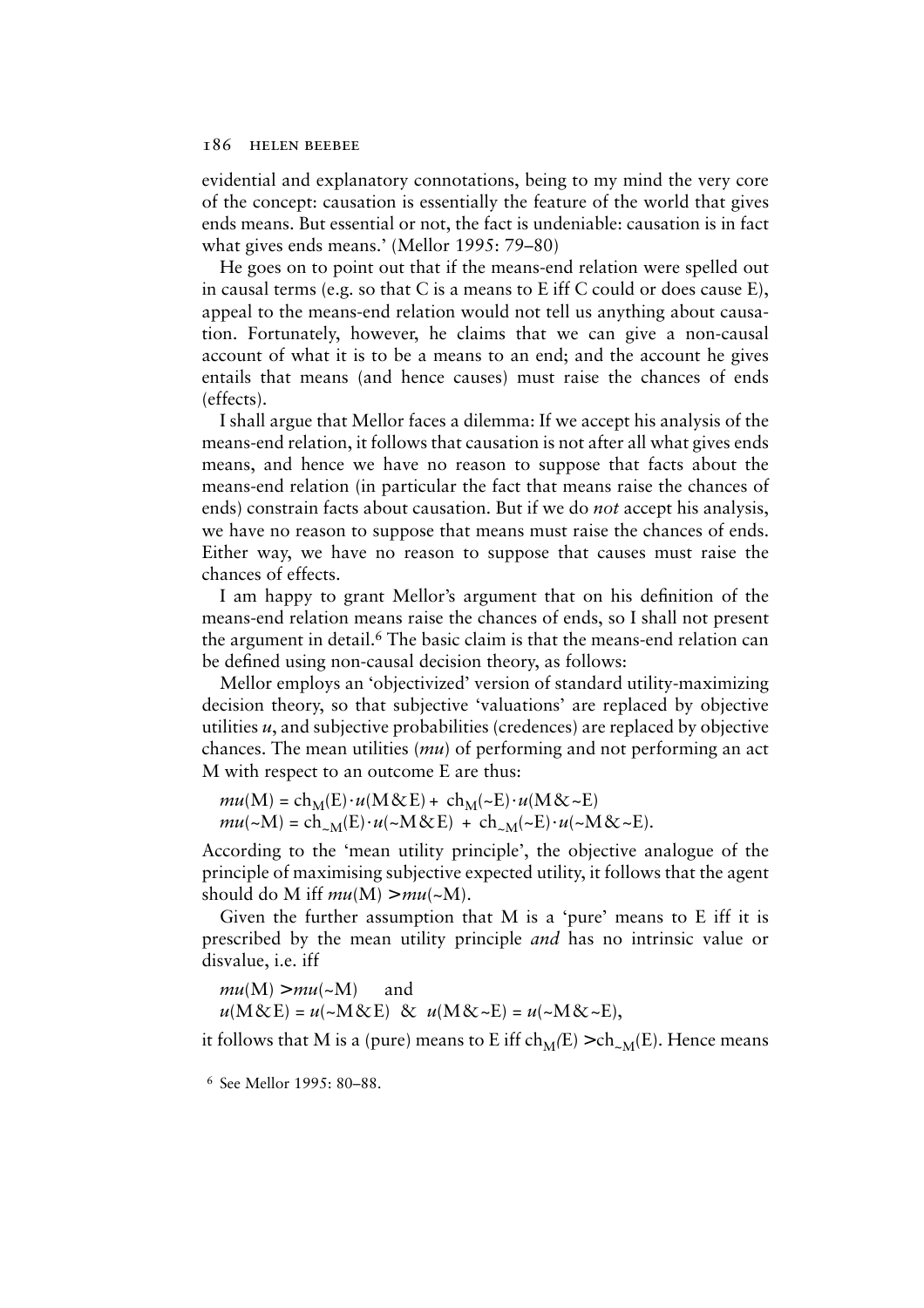raise the chances of ends; so if all causes are means, it follows that all causes raise the chances of effects.

So what's wrong with Mellor's argument? Well, first of all I just want to focus on the crucial assumption – that what it is for M to be a means to end E is for the mean utility of M to exceed the mean utility of  $-M$ . My point will be simply this: the defender of chance-decreasing causes is under no obligation to accept this assumption, and can easily replace it with another analysis of the means-end relation which allows for chancedecreasing means.

Consider the following case. A sensible climber – one who knows, and is keen to avoid, the dangers of hanging around on an exposed summit – is deciding which of the possible routes to take down a mountain. In fact she chooses the worst alternative  $(M)$  – if she'd taken any other route her chance of reaching the bottom (E) would have been much greater. Of course if she hadn't taken *any* route, she would have been very much less likely to get the bottom. But that's no reason to equate  $ch_{\mathcal{M}}(E)$  with this much lower number: given her desire to get off the summit and start her descent as soon as possible, we may suppose that if she hadn't chosen route M, she would have chosen some other route instead. Luckily, she makes it to the bottom alive and well.

Was what the climber did a means of getting to the bottom? Mellor says not, since her chance of getting there was lowered by what she did. But does one really want to say that what she did was not a means to her end? After all, she achieved what she wanted to achieve, and she did so by way of a perfectly respectable causal process. Of course, she could have chosen a better means. But that doesn't entail that the route she chose was no means at all.

We have a straightforward intuitive disagreement about what counts as a means to an end here. Mellor holds that means maximize mean utilities of ends; the defender of chance-decreasing causes might want to hold instead that to be a means to an end is to be part of a causal process leading to – and hence a cause of – that end. Now, I don't claim that the latter view has a better claim to being the correct analysis of the means-end relation than does Mellor's view. My point is just that there is no obvious way of settling this dispute, and *a fortiori* no obvious reason to suppose the balance to be tipped in Mellor's favour.

More seriously, Mellor's claim that causation is what gives ends means is incompatible with his analysis of the means-end relation. Note first of all that Mellor does *not* claim that C is a cause of E *if and only if* C is a means to E; hence he doesn't claim that C is a cause of E iff  $ch_C(E) > ch_{\infty}(E)$ . Rather, he construes increase in chance as a *necessary* condition of causation but he doesn't claim that it is a *sufficient* condition. And it's a good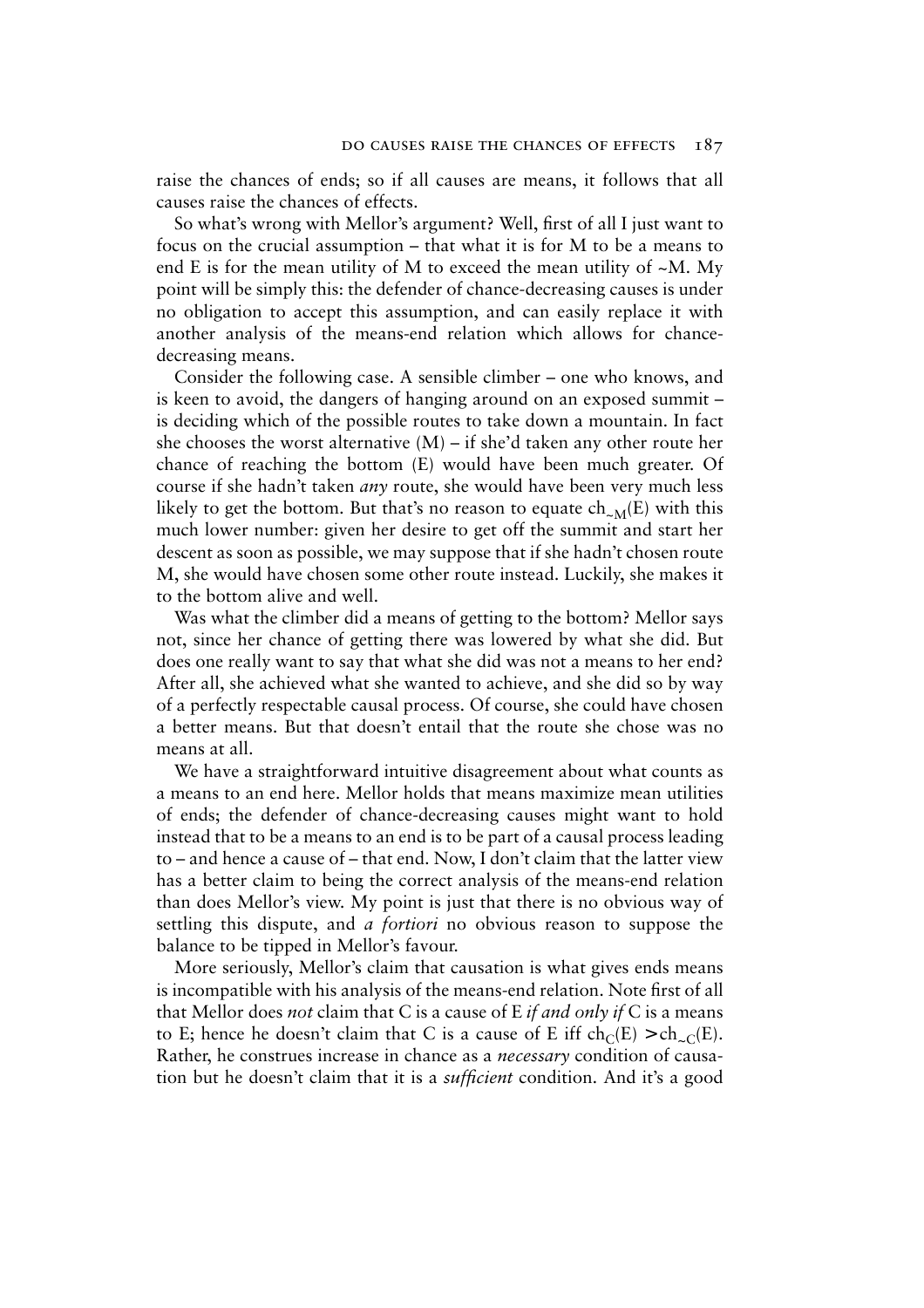thing that he doesn't, for chance-increase is *not* a sufficient condition of causation.7 Example: I want X dead, so I poison his soup. You want X dead, so you poison his coffee. Unsuspecting X decides which to drink by activating some indeterministic device: flipping a coin, say. The coin lands heads, he drinks the coffee, and promptly dies. My action raised the chance of his death – from 0.5 to 1, say – so by Mellor's analysis it was a means to my desired, and realised, end. But I did not cause it; he didn't so much as dip his spoon in the soup.

So Mellor apparently holds that although all causes are means, not all means are causes. But he also holds that causation is what gives ends means; and it is just this claim that he uses to warrant his assertion that causation has an 'obvious and undeniable' means-end connotation (Mellor 1995: 79). But, it seems to me, to deny that all means are causes, as Mellor must, is just to *deny* that causation is what gives ends means. If an act can perfectly well be a means to an end without causing that end, as is my poisoning X's soup according to Mellor's definition, then what gives the end (X's death) that particular means cannot be causation.

So one can't hold *both* that causation is what gives ends means, *and* that the means-end relation can be defined in the way Mellor defines it. So we have a choice about what to give up. We can go along with Mellor's analysis of the means-end relation and hence accept that some means are not causes. But that involves severing just the conceptual link between the means-end relation and causation that motivates taking the means-end connotation to be a genuine connotation of our concept of causation. If we can live with the fact that causation is not after all what gives ends means, it's not at all obvious on what basis we could claim intuitive support for the view that facts about the means-end relation nevertheless constrain the concept of causation.

Alternatively we can retain the view that causes are what give ends their means and therewith the means-end connotation of causation. But if we do *that*, given that some chance-increasers are not causes, we cannot identify the means-end relation with chance increase; hence we cannot straightforwardly appeal to the means-end relation to justify the claim that causes must raise the chances of effects.

Might there be some analysis of the means-end relation which does the job Mellor needs to be done? Such an analysis would have to keep the thought that causation is what gives ends means – it would have to yield the result that all means are causes. And, given that the purpose of such an analysis would be to show how the means-end relation constrains causa-

 $7\text{ I}$  don't just mean this in the trivial sense that C can raise the chance of E and yet E not occur, so that C fails to cause it. Rather I am concerned with cases where C raises the chance of E *and* E occurs, yet not caused by C.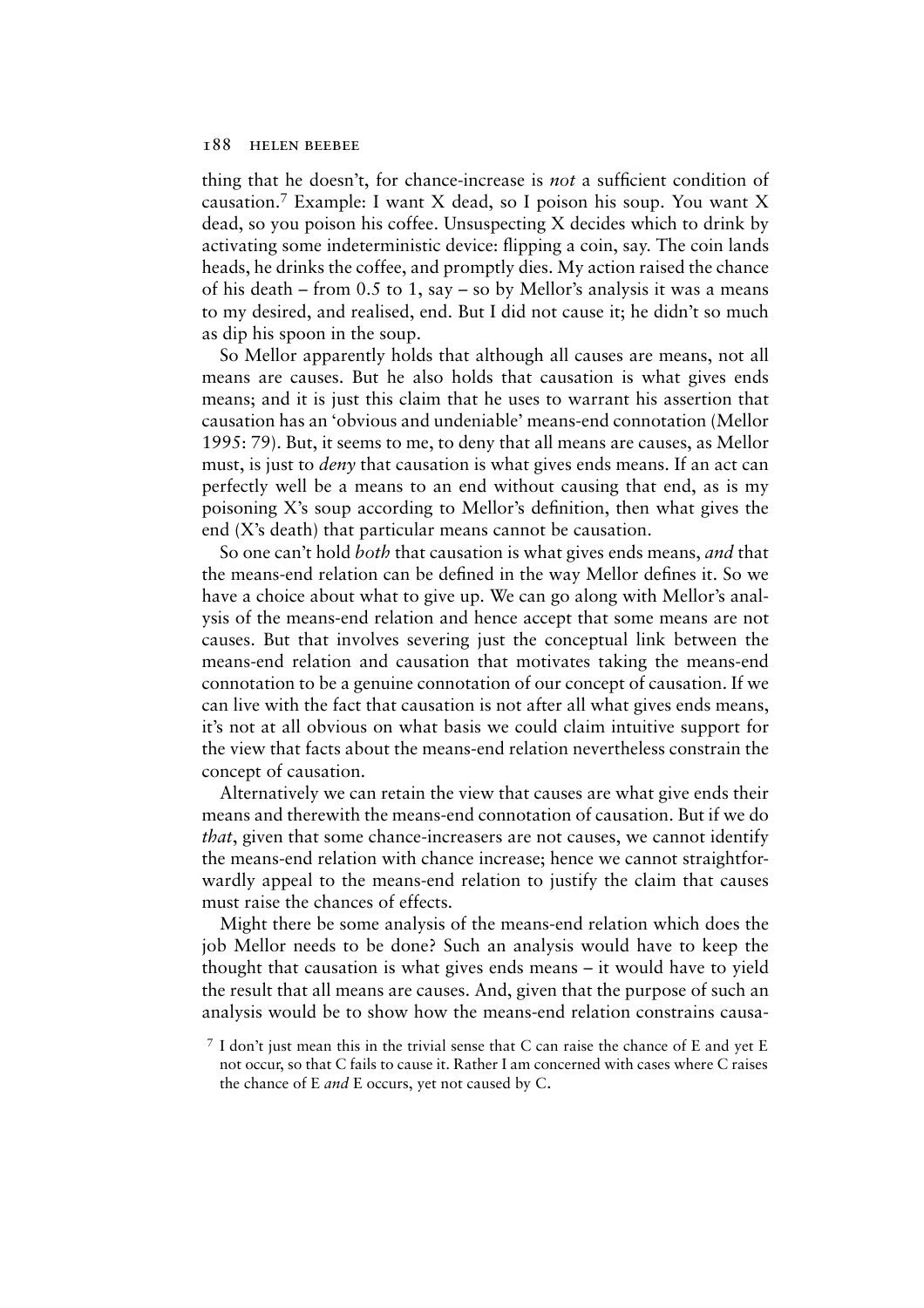tion, it would also have to yield the result that all causes are means (since if it didn't yield this result – if it allowed that there are causes which are not means – then telling us what conditions means must satisfy would not thereby tells us what conditions causes must satisfy).

Such an analysis of the means-end relation, then, would need to have it that something is a means to E iff it is a cause of E. But, as we've seen, intuitions about means-end relations are no more settled than intuitions about *causal* relations. So it's just not clear that *any* analysis of the means-end relation will tell us anything interesting about causation, since there are no settled intuitions about the means-end relation which holders of rival theories of causation will agree on. Mellor's own analysis is a case in point: his claim that means must raise the chances of ends can just be denied by someone who wants to hold that causes can lower the chances of effects. Such a person can appeal to a causal account of the means-end relation which allows means to lower the chances of effects.

What all this shows, then, is that the means-end connotation of causation cannot settle any interesting facts about causation; in particular it cannot show that causes must raise the chances of ends.

### *5. Concluding remarks*

Mellor's connotations of causation don't help settle the squirrel problem because it's perfectly possible to retain those connotations *and* hold that causes can lower the chances of their effects. And we cannot settle the squirrel problem by appeal to common-sense intuition, since, as the wide variety of intuitions garnered in the introduction shows, common sense simply can't make up it mind. What cases like the squirrel's kick reveal is that 'the' common-sense concept of causation is not sufficiently determinate to decide one way or the other on the squirrel case and others of its ilk – not even when we try, as Mellor does, to draw connections between the concept of causation and other, related concepts.

The moral of all this, I suggest, is that the project of analysing our common-sense concept of causation is a hopeless one – or at least, it is if the desired outcome is a list of 'platitudes' or 'central tenets of our folk theory of causation' – a project which Peter Menzies has recently attempted (see Menzies 1996). If common sense can't even decide on whether causes raise the chances of effects, there can be little hope that it will be able to decide on, say, whether causation typically hold between facts or events, or whether causation is transitive – both of which are questions to which Menzies takes the 'folk theory' to yield a definite answer.

This is not to say that we should give up on causation all together. Rather, we should accept that common-sense intuitions about the nature